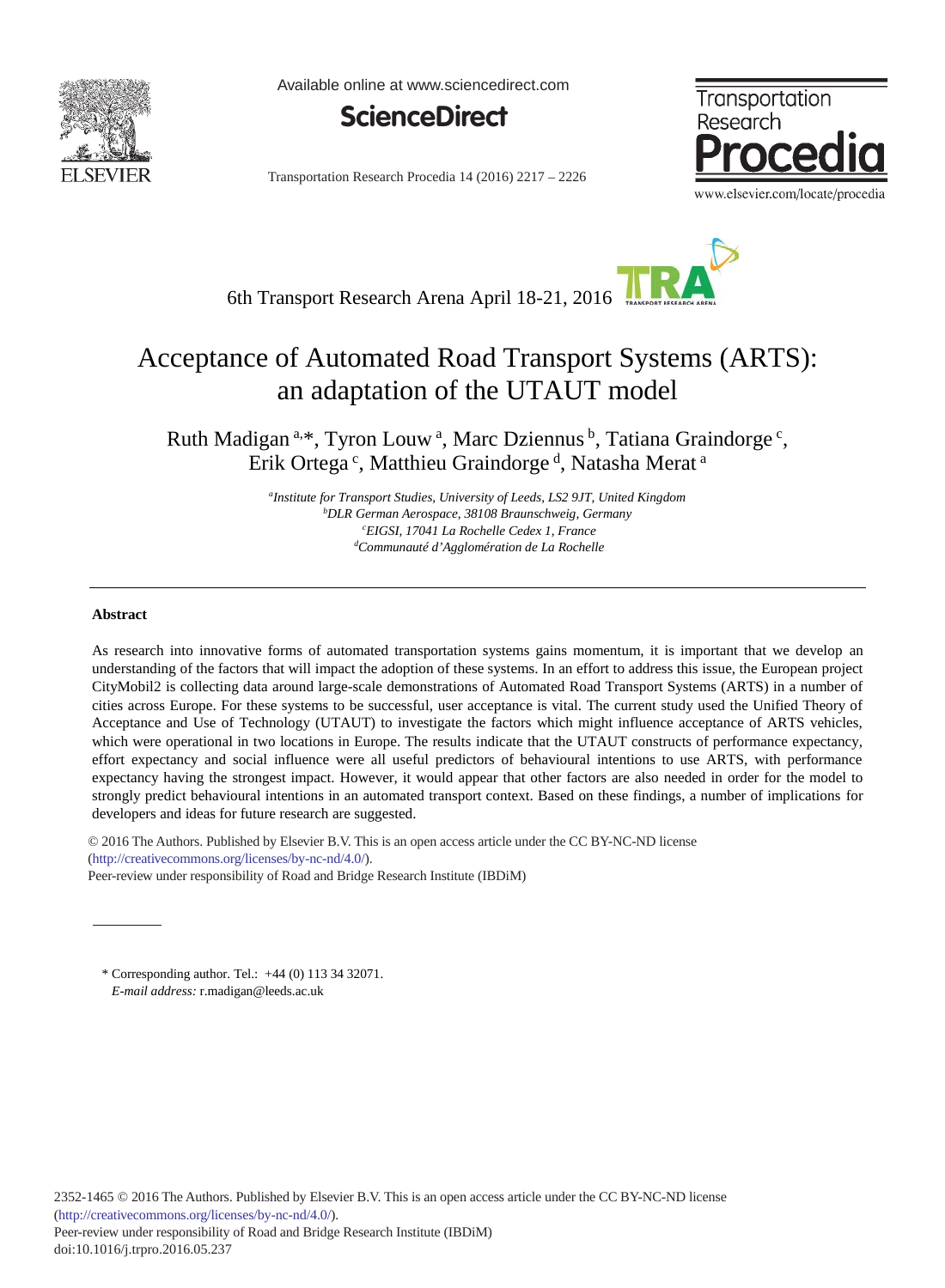*Keywords:* UTAUT; intelligent transport systems; automation; autonomous vehicles

# **1. Introduction**

The last decade has seen an increasing interest in innovative transport systems, with projects such as NETMOBIL CyberMove, and EDICT exploring the potential uses of various types of automated vehicle systems (Delle Site, Filippi, & Giustiniani, 2011). Building on this work, the EU-funded project CityMobil2 is providing a large-scale demonstration of Automated Road Transport Systems (ARTS) in a number of cities across Europe. ARTS are made up of vehicles without a driver, operating in collective mode at SAE (2014) Level 4 of automation i.e. high automation. They are considered a useful form of transport as they can complement the main public transport network by supplying extra options (individual or collective) in areas of low or dispersed demand (Alessandrini, Campagna, Delle Site, Filippi, & Persia, 2015). CityMobil2 has worked with 12 city partners who were interested in the implementation of the ARTS systems, including 5 cities that have been selected for vehicle demonstrations. One of the main aims of the CityMobil2 project is to gain an understanding of the factors that might impact on people's use of ARTS vehicles. With this in mind, the current study focused on developing and assessing a model of user acceptance adapted for ARTS, based on data collected in two of the CityMobil2 demonstration cities – La Rochelle in France and Lausanne in Switzerland.

## *1.1. Research on Technology Acceptance*

Alessandrini et al. (2015) have put forward a vision of how ARTS can enhance safety and improve the efficiency of current transport systems. However, in order for this vision to be realised, it is essential that the public actually uses the systems put in place. An examination of users' preferences towards innovative public transport using Stated Preference surveys (e.g. Delle Site et al., 2011) found that the attributes which have the highest potential to influence the choices of travellers between walking and motorised public transport include weather, illumination, on-board comfort, and distance travelled on foot. They also found that the preference for cybernetic transport systems increases with age. Research has found that an individual's decision to use any automated system is based on a number of attitudinal factors including trust (e.g. Ghazizadeh, Lee & Boyle, 2012), workload (e.g. Parasuraman & Manzey, 2010), perceived usefulness and ease of use (e.g. Davis, 1989), and social influence (e.g. Venkatesh, Morris, Davis & Davis, 2003). Thus, there are a variety of factors which can influence an individual's acceptance of these new automated transport systems.

A number of social-psychological models have been developed to explain and predict technology acceptance and use, with the most commonly used of these being the Technology Acceptance Model (TAM; Davis, 1989), and the Unified Theory of Acceptance and Use of Technology (UTAUT; Venkatesh et al., 2003). TAM is based on the Theory of Reasoned Action of Fishbein and Ajzen (1975). It argues that perceived usefulness and perceived ease of use are the main determinants of behavioural intention to use, which in turn has an influence on actual system use. UTAUT builds on TAM by incorporating eight individual user acceptance models into a synthesised model of acceptance (Venkatesh et al, 2003). It proposes two direct determinants of system use – 'behavioural intentions' and 'facilitating conditions'. Behavioural intentions are in turn influenced by 'performance expectancy', 'effort expectancy', and 'social influence', which can be defined as follows (Venkatesh et al., 2003):

- 1. Performance Expectancy (PE) "*is the degree to which an individual believes that using the system will help him or her to attain gains in job performance*."(p.447)
- 2. Effort Expectancy (EE): "*is the degree of ease associated with use of the system.*"(p.450)
- 3. Social Influence (SI): "*is the degree to which an individual perceives that important others believe he or she should use the new system.*"(p.451)

Gender, age, and experience have all been hypothesised to act as moderators of this model (see Figure 1).

While UTAUT is considered a robust tool for investigating individual level technology adoption, it has generally been applied to understand the use of Information Systems, often in an organisational context, such as online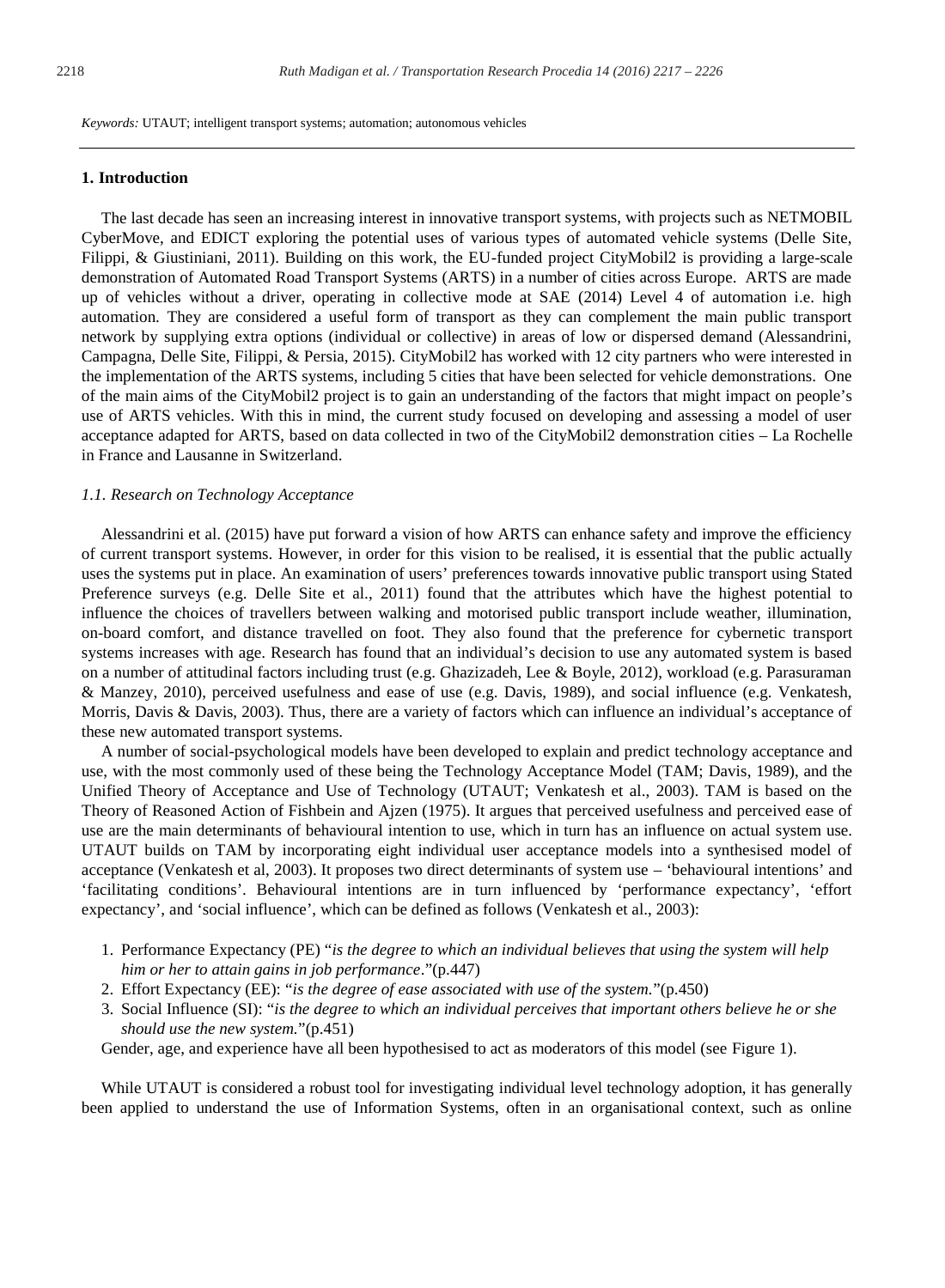banking (Zhou, Lu, & Wang, 2010), e-portfolio systems (Shroff, Deneen & Ng., 2011), and e-government sources (AlAwadhi & Morris, 2008). However, to date, there has been limited research into the factors which might influence acceptance of automated vehicles such as ARTS. Osswald, Wurhofer, Trosterer, Beck and Tscheligi (2012) developed the Car Technology Acceptance Model (CTAM), which incorporated UTAUT along with a number of other attitudinal constructs, e.g. safety. They presented the reliability of their scales but did not investigate the impact of these factors on behavioural intentions towards driving information technology systems. Adell (2010) investigated driver acceptance of a "Safe Speed and Safe Distance" function. She found some support for the use of UTAUT within a driving context, with both performance expectancy and social influence affecting intentions to use the system, while effort expectancy did not. However, the model only accounted for 20% of the variance in behavioural intentions, which was quite low compared to the 70% variance in usage intention of IT models in an organisational context (Venkatesh et al., 2003).



Fig. 1. Research Model based on UTAUT (Venkatesh et al., 2003).

# *1.2. Research Context*

The purpose of the CityMobil2 project is to set up a pilot platform for ARTS which could be used to investigate the technical, financial, legal, cultural, and behavioural aspects that have an impact on how well new systems can fit into existing infrastructure in different cities (see www.citymobil2.eu for more information). As part of this project, the current study focuses on the users' expectancies which might influence behavioural intentions regarding use of ARTS, addressed at two locations – La Rochelle in France, and Lausanne in Switzerland.

The demonstration of ARTS took place in La Rochelle from November 2014 to April 2015, and in Lausanne from April to August 2015. The ARTS vehicles in La Rochelle provided a service along a popular tourist route in the Minimes district of the city. The total length of the route was 1,710 m, and it contained 7 station stops. In Lausanne, ARTS were situated in the West Region to provide a link between a metro station and key working sites/campuses in the district. The length of the route there was 1585 m and there were 6 fixed stops. Both vehicles could hold up to 12 persons per vehicle and both shared road space with pedestrians (see Figure 2). The ARTS in La Rochelle also shared space with vehicle traffic on part of its routes. The maximum speed of the ARTS vehicles was 45 kph, although they travelled at much slower speeds in reality (approx.12 kph). For legal and safety reasons, both vehicles had an operator on board who intervened in the operation and maneuvering of the vehicle when necessary.

CityMobil2 is the first project in Europe to investigate the interaction of the public with ARTS across a range of cities and countries. These demonstration vehicles allow the public to gain an understanding of what future forms of automated transport might look like, while also enabling designers, planners etc. to gain user input into the factors which might improve the usefulness/acceptance of these vehicles as an alternative mode of public transport. It is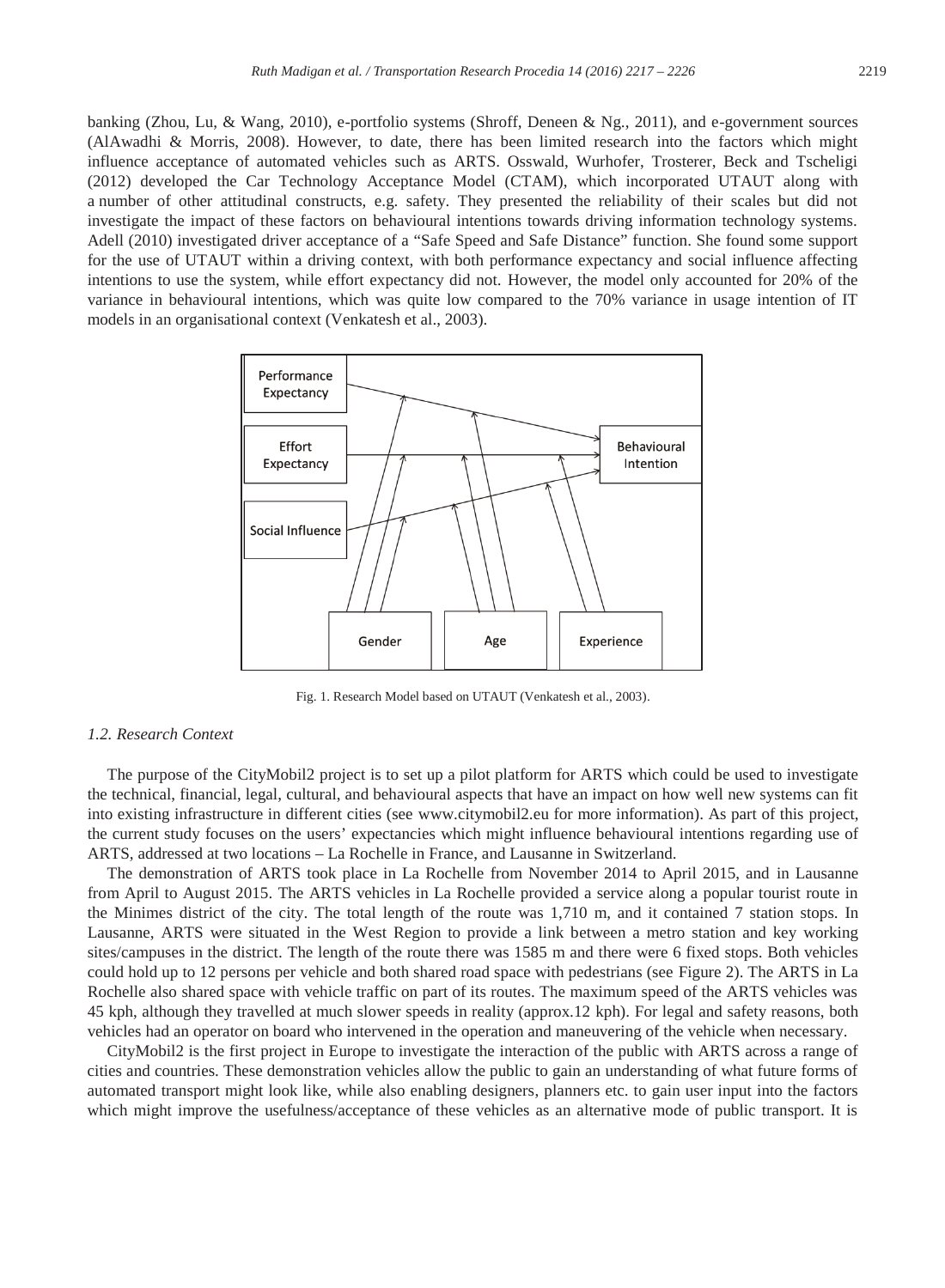hoped that by increasing our knowledge of the factors which influence intentions to use ARTS, future implementations of innovative transport systems can be improved to maximise user uptake, and ensure a positive experience.



Fig. 2. ARTS vehicles in (a) La Rochelle and (b) Lausanne.

The specific objective of the study reported here was to use an adapted version of UTAUT to learn more about the levels of importance placed by potential ARTS users on performance expectancy, effort expectancy, and social influence; along with gaining an understanding of the impact that demographic variables such as age, gender, and experience might have on these measures. Previous research has shown that the effect of facilitating conditions does not explain any variance in behavioural intentions (Venkatesh et al., 2003), and it is therefore out of the current research scope to include this measure. Figure 1 demonstrates the proposed model being investigated, including the proposed moderating effects of gender, age, and experience based on Venkatesh et al. (2003).

As it is anticipated that ARTS will eventually be implemented across a number of countries and cities, it is important to gain an understanding of any group differences which might emerge across locations. Therefore, this study also aimed to investigate whether or not there were any differences between La Rochelle and Lausanne users in terms of their response to the questionnaires.

# **2. Method**

#### *2.1. Apparatus*

The questionnaire reported in this study was administered as part of a larger questionnaire study which formed part of the EU-funded project CityMobil2. The development of this questionnaire was based on the outputs of a series of interviews conducted with members of the public in Leeds and Braunschweig regarding perceptions of, and attitude towards, ARTS (Louw & Merat, 2014). The user acceptance items were included as part of a 42-item survey created to probe responses related to expectancies around the ARTS vehicles, and the influence of road markings on perceptions of safety and priority during interactions with ARTS vehicles in a mixed environment. In addition, respondents were asked to rate the importance and modality of communicating various ARTS vehicle behaviours and intentions, as well as how that information should be communicated to pedestrians and cyclists who might interact with them. However, only users' responses to the user acceptance questions are reported here.

## *2.1.1. Measure of User Acceptance*

The first part of the questionnaire included questions about participant demographics along with aspects relating to previous experience with transport, including the number of times respondents had used or interacted with the ARTS vehicles, how many days a week they used a car, how many days a week they used any other form of public transport, and their general attitude towards new technologies.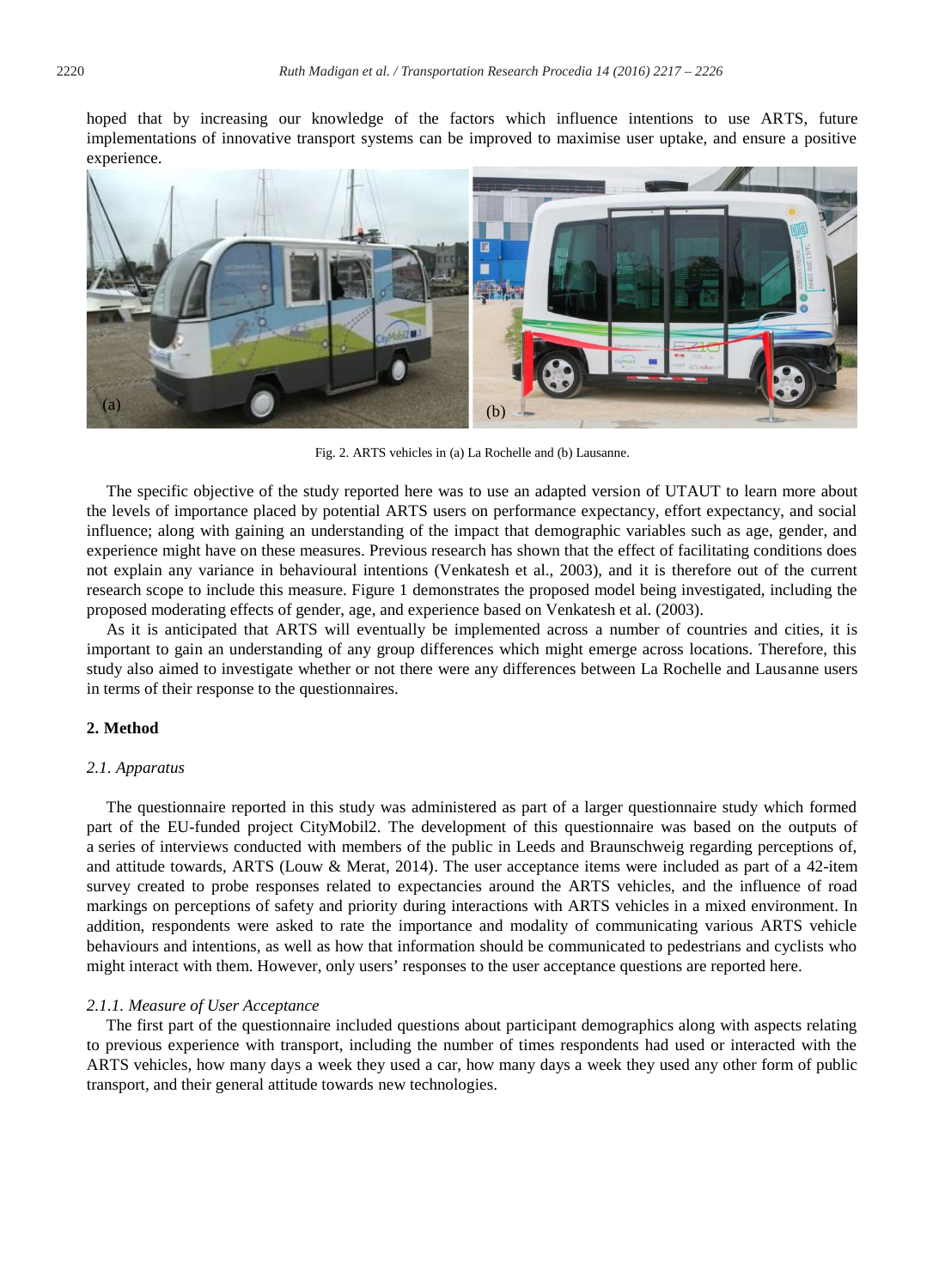Next, to understand whether respondents' expectancies around the ARTS vehicles were related to their intention to use it, we developed measures of Performance Expectancy, Effort Expectancy, Social Influence and Behavioural Intention, based on the relevant constructs identified by Davis (1989) and Venkatesh et al. (2003). To our knowledge, this is the first study which aims to investigate user acceptance of public ARTS, and has the additional strength of being administered on-site during the operation of such vehicles. The closest examples in the literature come from Adell (2010) and Osswald et al. (2012), who draw attention to the difficulties in adapting items developed to assess acceptance of IT systems to a driving context. The ARTS system differs substantially from the organisational and IT contexts investigated thus far by acceptance models such as TAM and UTAUT. It also differs from the two driver acceptance studies, as the focus of interest was on system performance rather than on how a system can be used to increase user performance of a task. It was, therefore, important to tailor the construct items to reflect the context of participant interaction with ARTS vehicles. It should be noted that there were some constraints in item development arising from the fact that the ARTS was temporarily on demonstration and thus items in the original UTAUT model such as "*I intend to use the system in the future*" could not be used. Therefore, behavioural intention was measured using only one item – "If it were affordable, I would use an ARTS". The final items developed to measure each of the UTAUT constructs are shown in Table 1.

| Table 1. C 1710 I Questionnante fiems. |                                                                                                                            |  |  |
|----------------------------------------|----------------------------------------------------------------------------------------------------------------------------|--|--|
| Construct                              | Adapted Item                                                                                                               |  |  |
|                                        | 1. I think an ARTS will become an important part of the existing public transport system                                   |  |  |
| <b>Performance Expectancy</b>          | 2. I think using an ARTS in my day-to-day commuting is better and more convenient than<br>using my existing form of travel |  |  |
|                                        | 3. I think an ARTS would be more efficient/faster than existing forms of public transport                                  |  |  |
| <b>Effort Expectancy</b>               | 4. I think an ARTS would be easy to understand how to use                                                                  |  |  |
|                                        | 5. It would not take me long to learn how to use an ARTS                                                                   |  |  |
| <b>Social Influence</b>                | 6. The people around me think that I should use an ARTS                                                                    |  |  |
|                                        | 7. I think I am more likely to use an ARTS if my friends and family used it                                                |  |  |
| <b>Behavioural Intention</b>           | 8. If it were affordable, I would use an ARTS                                                                              |  |  |

|  |  | Table 1. UTAUT Questionnaire Items. |  |
|--|--|-------------------------------------|--|
|--|--|-------------------------------------|--|

# *2.2. Procedure*

The questionnaire was administered on a tablet-based application using iSurvey (www.harvestyourdata.com). Data collection was conducted in the vicinity of the CityMobil2 vehicle demonstrations (see Figure 2), and carried out by students of L'Ecole d'Ingénieurs en Génie des Systémes Industriels (EIGSI) in La Rochelle, and École Polytechnique Fédérale de Lausanne (EPFL) in Lausanne. The questionnaire was translated into French by the La Rochelle team, and was independently checked by a bilingual colleague in Leeds to ensure that the meanings had been correctly translated. The Lausanne team also cross-checked this translation for accuracy. All respondents in La Rochelle responded in French, while participants in Lausanne were given a choice of responding in French or English.

To ensure that respondents had some knowledge of the demonstrations, only members of the public who had come across the ARTS vehicle in operation at least once were asked to complete the questionnaire. Questionnaires were largely self-administered, apart from a few cases where respondents had difficulties operating the tablets, in which case the students captured responses. Data from La Rochelle were collected in blocks of 1.5–3 hours in two waves between 9th–20th February and 13th–24th April 2015, while in Lausanne the time blocks ranged from 2–10 hours on dates between the 20th May and the 3rd June 2015. The information was recorded anonymously and no compensation was offered to complete the questionnaire. Each questionnaire took between 8 and 10 minutes to complete.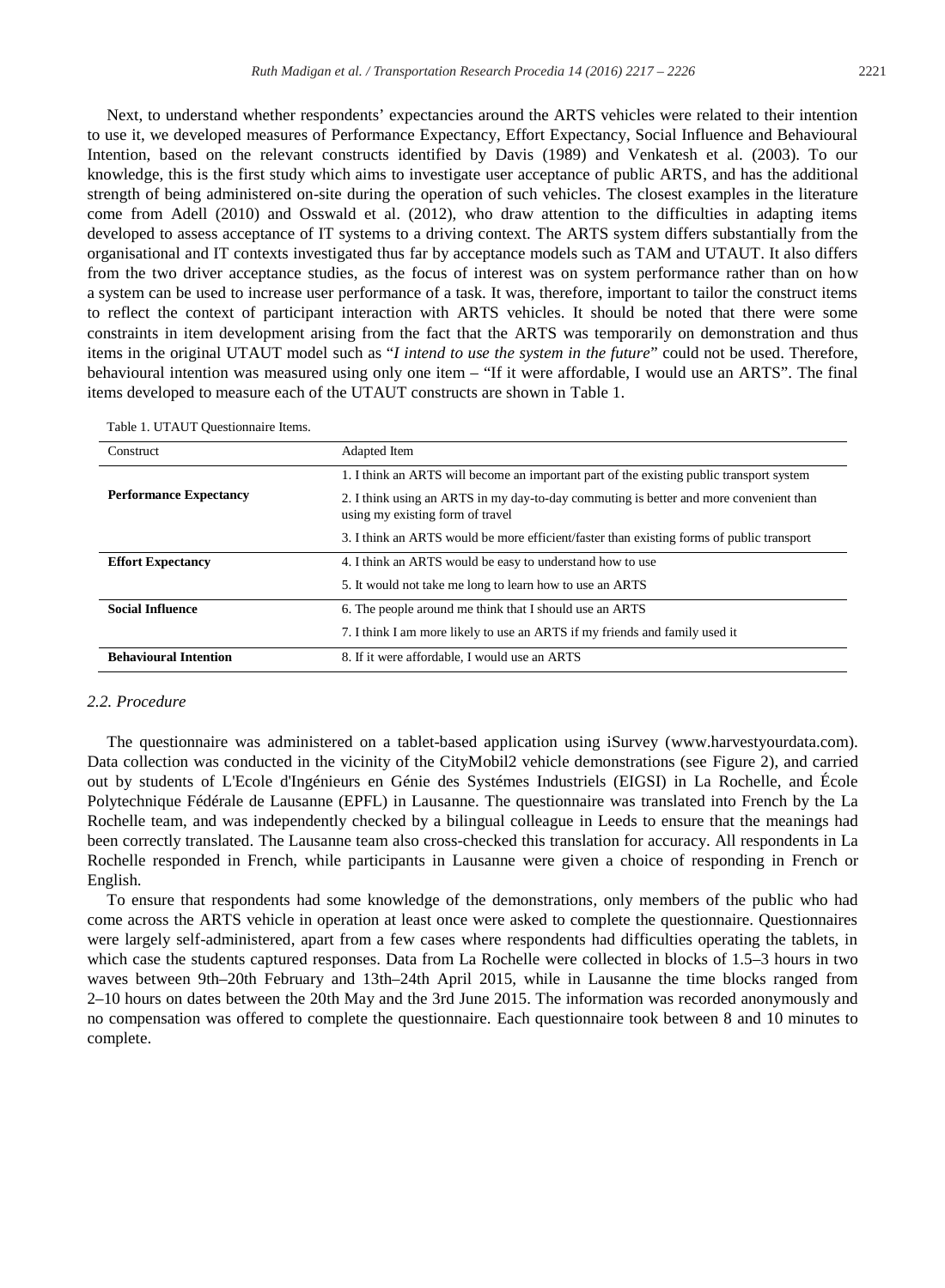## **3. Results**

### *3.1. Group Characteristics in La Rochelle and Lausanne*

A total of 349 valid responses were collected, of which 61.6% were male, and 38.4% were female. All respondents were residents of, or visitors to, La Rochelle, France (58.5%) or Lausanne, Switzerland (41.5%). Table 2 provides a breakdown of results for the two locations.

|                                                                                      |                 | La Rochelle (%) | Lausanne $(\%)$ |
|--------------------------------------------------------------------------------------|-----------------|-----------------|-----------------|
| Gender                                                                               | Male            | 59.8%           | 64.1%           |
|                                                                                      | Female          | 40.2%           | 35.9%           |
| Number of times using or interacting with the ARTS                                   | $<$ 5 times     | 87.3%           | 82.1%           |
| vehicles                                                                             | $>5$ times      | 12.7%           | 17.9%           |
|                                                                                      | Less than 2     | 47.1%           | 64.1%           |
| Days a week using a car                                                              | Between 3 and 5 | 20.6%           | 22.1%           |
|                                                                                      | Over 5          | 32.4%           | 13.8%           |
|                                                                                      | Less than 2     | 45.6%           | 30.3%           |
| Days a week using any form of public transport (e.g.<br>bus, taxi, train, tram etc.) | Between 3 and 5 | 21.1%           | 26.9%           |
|                                                                                      | Over 5          | 33.3%           | 42.8%           |
|                                                                                      | Among the last  | 20.6%           | 10.3%           |
| When it comes to trying a new technology product I<br>am generally                   | In the middle   | 56.4%           | 66.2%           |
|                                                                                      | Among the first | 23.0%           | 23.4%           |

Table 2. Demographic and travel behavior information (N=349).

The groups did not differ significantly in terms of their gender ( $\chi^2$ =0.67, p=0.41) but they were significantly different in terms of age (t (341.37) = 6.19, p<0.001,  $\eta_p^2$  = 0.10), with users in La Rochelle tending to be older than those in Lausanne (see Figure 3).



Fig. 3. Comparison of age groups across the two locations.

The groups also differed significantly in terms of how often they used a car (t  $(339.20) = 4.13$ , p<0.01) and how often they used public transport (t  $(347) = 2.62$ ,  $p < 0.01$ ), with participants in Lausanne tending to use public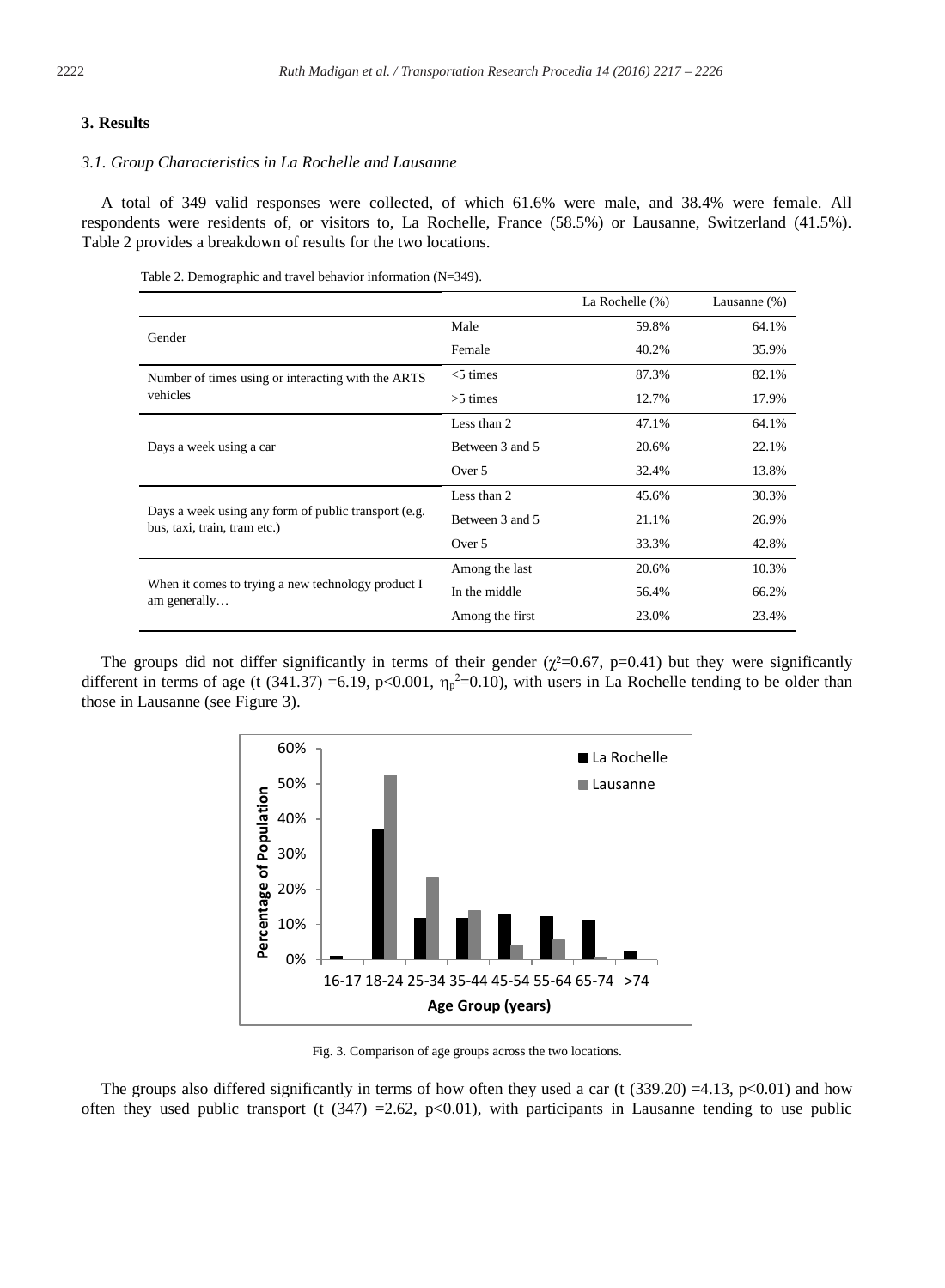transport more, and private cars less, than those in La Rochelle. Finally, there were no significant differences between the groups in terms of their experience of the ARTS vehicles ( $\chi^2=1.79$ , p=0.18) or their attitude towards trying new technology (t  $(347) = 1.57$ , p=0.12).

# *3.2. Behavioral intentions towards ARTS*

In this section the results of the UTAUT analysis will be outlined. To ensure that the four UTAUT dimensions being investigated were distinct, a factor analysis was conducted using principal components extraction and oblimin rotation. An examination of Cattell's scree plot, as recommended by Stevens (2009), showed four clear factors emerging, explaining 37.42%, 18.48%, 12.34% and 9.67% of the variance respectively. Factor loadings and scale reliabilities (Cronbach's alpha) are displayed in Table 3.

| Construct                                   | Adapted Item                                                                                                               | Factor Loading |
|---------------------------------------------|----------------------------------------------------------------------------------------------------------------------------|----------------|
|                                             | 1. I think an ARTS will become an important part of the existing public transport system                                   | 0.650          |
| Performance Expectancy<br>$(\alpha = 0.66)$ | 2. I think using an ARTS in my day-to-day commuting is better and more convenient<br>than using my existing form of travel | 0.553          |
|                                             | 3. I think an ARTS would be more efficient/faster than existing forms of public transport                                  | 0.921          |
| <b>Effort Expectancy</b>                    | 4. I think an ARTS would be easy to understand how to use                                                                  | 0.895          |
| $(\alpha = 0.69)$                           | 5. It would not take me long to learn how to use an ARTS                                                                   | 0.827          |
| Social Influence                            | 6. The people around me think that I should use an ARTS                                                                    | 0.914          |
| $(\alpha = 0.55)$                           | 7. I think I am more likely to use an ARTS if my friends and family used it                                                | 0.268          |
| <b>Behavioural Intention</b>                | 8. If it were affordable, I would use an ARTS                                                                              | 0.964          |

Table 3. Factor Loadings and Reliabilities for UTAUT measures.

As Table 3 shows, item 7 did not load appropriately onto the Social Influence scale and the low value of the Cronbach's Alpha  $(\alpha)$  coefficient suggests that the scale did not have high internal consistency. Therefore, this item was excluded from all further analyses. Neither the Performance Expectancy nor the Effort Expectancy scales reached the Cronbach's Alpha > 0.7 criteria recommended by Nunnally (1978). However, both scales were quite short (three and two items), which might provide an explanation for the low value. In addition, the content of the statements were considered valuable and, therefore, all items were maintained for the analysis. This is not uncommon in UTAUT literature (see AlAwadhi & Morris, 2008; Carlsson, Carlsson, Hyvönen, Puhakainen & Walden, 2006).

Prior to testing the research model, correlation analyses were conducted including all of the variables to check for multicollinearity (see Table 4). The highest correlation was 0.40, which is sufficiently low to rule out multicollinearity.

Table 4. Descriptive statistics and correlations between measures.

|    |                              | M    | <b>SD</b> |          | ۷.       | 3.       | 4.       | J. |
|----|------------------------------|------|-----------|----------|----------|----------|----------|----|
| 1. | <b>Behavioural Intention</b> | 3.59 | 1.18      |          |          |          |          |    |
| 2. | Age                          | 4.50 | 1.74      | $-0.01$  |          |          |          |    |
| 3. | Performance Expectancy       | 3.08 | 0.94      | $0.40**$ | $0.15**$ |          |          |    |
| 4. | <b>Effort Expectancy</b>     | 3.89 | 0.77      | $0.24**$ | $-0.08$  | $0.27**$ |          |    |
|    | Social Influence             | 2.90 | 1.04      | $0.34**$ | $0.13*$  | $0.36**$ | $0.14**$ |    |
|    |                              |      |           |          |          |          |          |    |

 $*p<0.05$ ,  $*p<0.01$ 

Hierarchical multiple regression was used to test the research model (see Figure 1), as recommended by Aiken (1991). The categorical variables of gender and number of times using ARTS (i.e. experience) were dummy coded, consistent with previous studies (Venkatesh et al., 2003, 2012). Variables were then entered in three steps (1)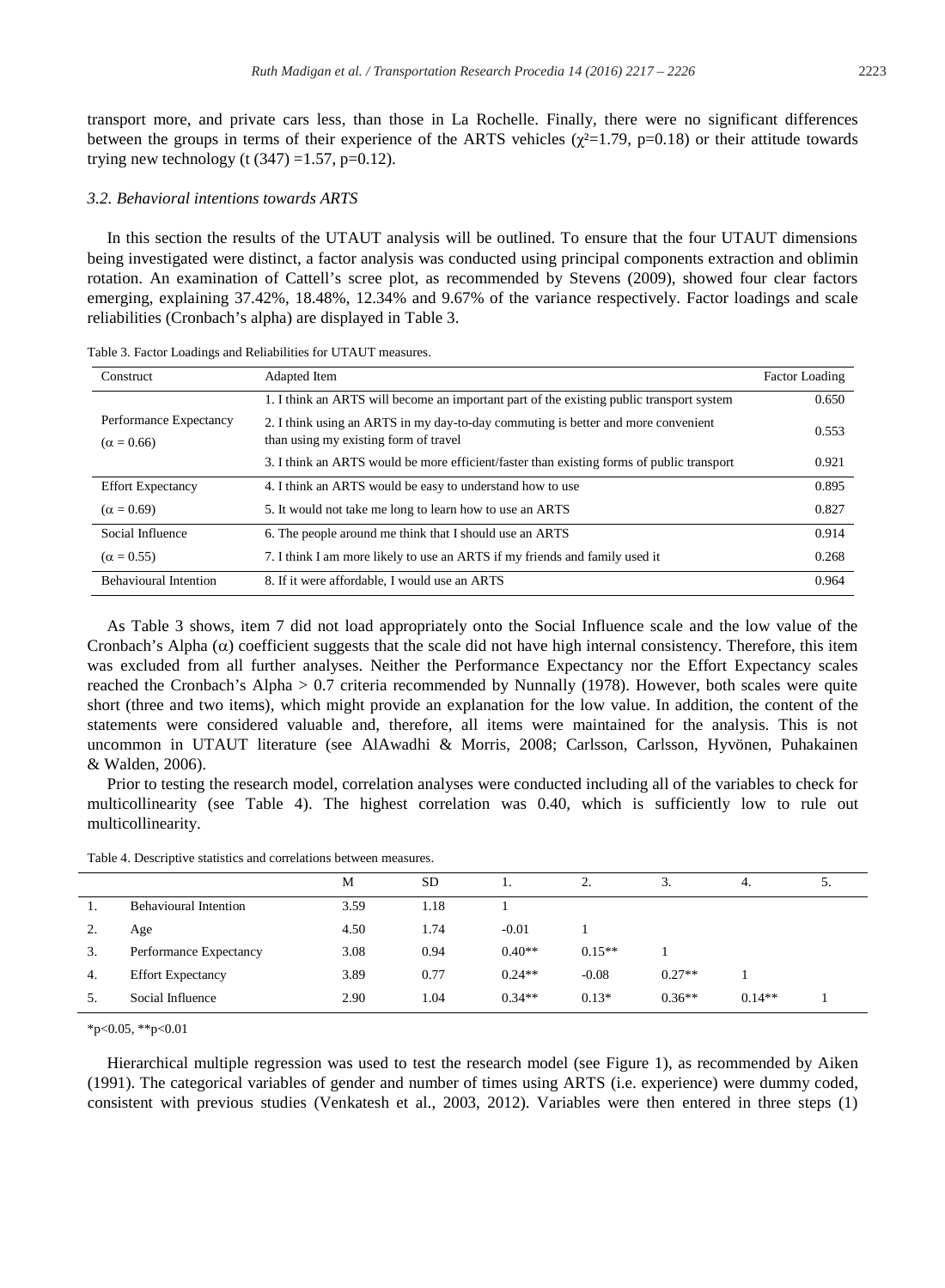control variable (location: La Rochelle/Lausanne); (2) the predictor variables (performance expectancy, effort expectancy, social influence) and (3) a cross-product term between the centred UTAUT and demographic variables. The inclusion of the moderators did not affect the results in any way, and therefore only the main predictor variables are presented in Table 5.

|  | Table 5. Regression analysis. |  |
|--|-------------------------------|--|
|--|-------------------------------|--|

| Step |                               | Step $1 \beta$ | Step $2 \beta$ | $R^2$ | $\triangle R^2$ |
|------|-------------------------------|----------------|----------------|-------|-----------------|
|      | Location                      | 0.03           | 0.04           | 0.001 | 0.001           |
|      | Performance Expectancy (PE)   |                | $0.29**$       | 0.22  | $0.22**$        |
|      | <b>Effort Expectancy (EE)</b> |                | $0.12*$        |       |                 |
|      | Social Influence (SI)         |                | $0.23**$       |       |                 |

 $*p<0.05$ ,  $*p<0.01$ 

The first step of the equation shows that there were no significant differences between the responses at the two locations. The second step shows that there were significant effects of performance expectancy, effort expectancy, and social influence, on behavioural intentions. The predictor variables accounted for 22% of variance in behavioural intention, with performance expectancy being the strongest predictor (β=0.29, p<0.01), followed by social influence ( $\beta$ =0.23, p<0.01) and effort expectancy ( $\beta$ =0.12, p<0.05).

## **4. Discussion**

As research into automation gains momentum, and increasing amounts of money are invested into adopting innovative automated transportation solutions, it is very important that we gain an understanding of the factors that will impact their adoption. This is something which has rarely been explored in the literature to date. The purpose of this study was to use UTAUT to learn more about the levels of importance placed by potential ARTS customers on performance expectancy, effort expectancy, and social influence in two locations (La Rochelle in France, and Lausanne in Switzerland). This was the first study to explore how user acceptance variables might influence the use of a public automated transport system, and a particular strength of the study was that data was collected on-site during the demonstrations, thus ensuring that first-hand experience was measured.

The results indicate that all three UTAUT constructs impact on intention to use ARTS. Performance expectancy is the strongest predictor, suggesting that the most important factor that people will consider in deciding whether or not to use an ARTS is how well they believe it will perform in comparison to other public transport systems. Social Influence and Effort Expectancy also had an impact on behavioural intentions, indicating that the influence of other people, and perceptions of how difficult the system is to use will also both influence the decision to use an ARTS.

These results show that the UTAUT framework can be applied to increase understanding of user's behavioural intentions around automated vehicles. However, similar to Adell's (2010) investigation of a driver support system, the explanatory power of the research model was only 22% percent. This suggests that the current manifestation of UTAUT is not capturing all of the factors which influence individual's behavioural intentions to use automated transport systems. It is also possible that behavioural intentions to use an ARTS are strongly influenced by variables such as on-board comfort, and distance travelled (see Delle Site et al., 2011), and that the inclusion of such vehicle characteristic variables in future research models may increase the power of the model. Indeed, Venkatesh et al. (2012) suggest that hedonic motivation is a critical determinant of behavioural intention in consumer-based contexts. Another issue which is likely to be of particular relevance in the transport context is how safe consumers feel while using the ARTS, and this is something which could be considered in future research with automated vehicles.

While there was a difference between the two demonstration sites in terms of age distribution and car and public transport usage, these factors did not have any impact on the UTAUT variables. Previous research using the UTAUT model had found that gender, age, and experience all moderated the relationships between the predictor variables and behavioural intentions. However, this relationship did not emerge in the present study. Given all of the participants would have had limited experience with the ARTS vehicle, and there were no differences between the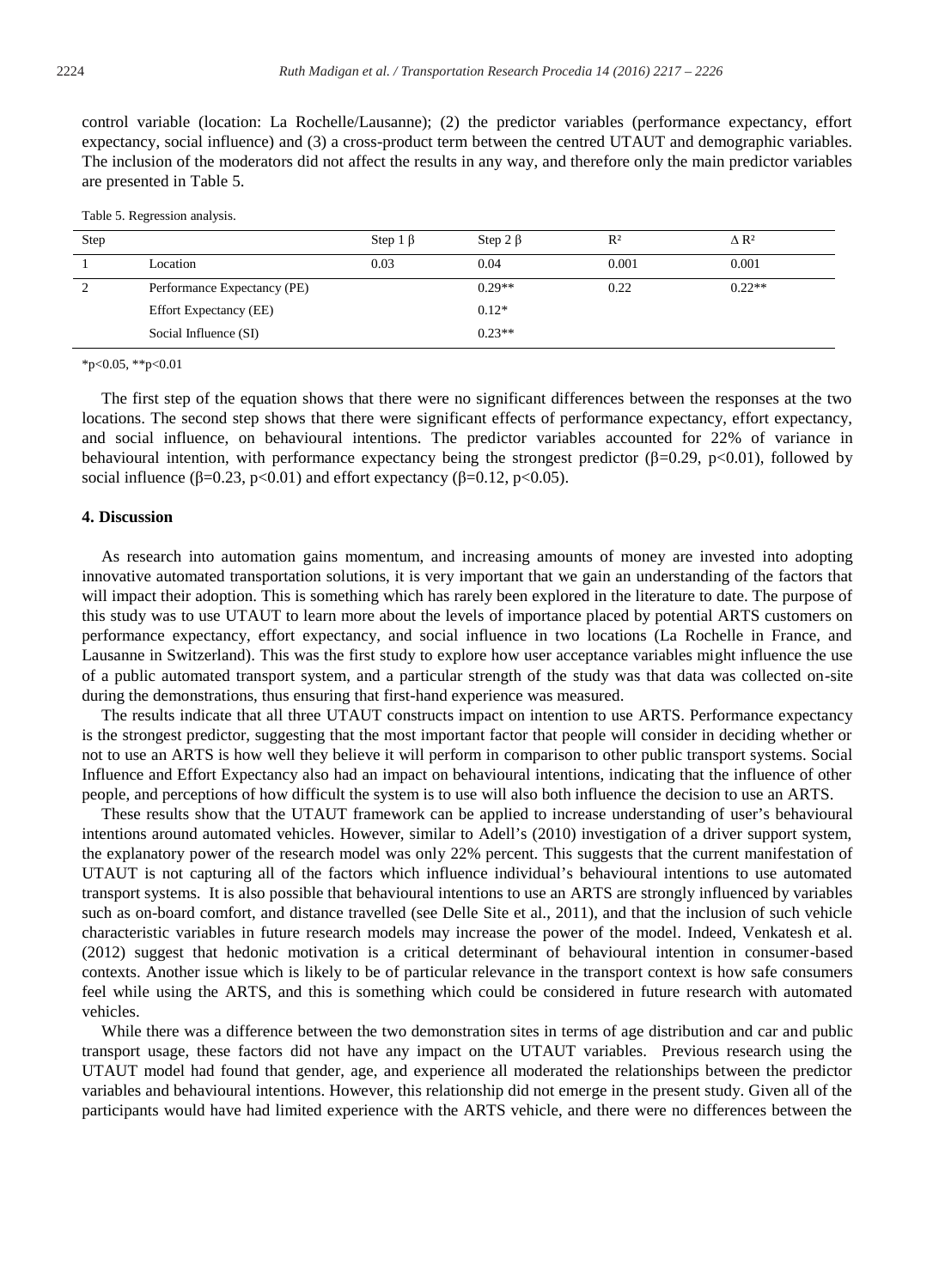two groups in terms of the usage levels, this finding is perhaps unsurprising. Delle Site et al. (2011) found that the relevant preference for a cybernetic transport system increases with age (particularly over 65 years), and therefore it might have been expected that age would also influence the relationship between the three predictor variables and behavioural intentions. However, the current research focuses on experience of using ARTS rather than using system descriptions, suggesting that age is no longer a factor when people have actually interacted with ARTS.

It should be acknowledged that there were a number of limitations to this study. Unfortunately, only one item could be included to measure both behavioural intentions and social influence, thus decreasing the reliability and validity of these items. The poor loading of the second social influence item suggests that the two items did not adequately address the same topic, and therefore the scale items may need further adaptation in future studies of automated vehicles. Thus, caution should be taken in interpreting the effect of social influence, as only one element of the construct was being measured. In addition, it would be useful to investigate whether the same results would emerge when using a multi-item measure of behavioural intention. Finally, a larger sample size with a greater balance of age-groups would help to increase the generalizability of the results.

#### **5. Conclusions and Implications**

This is the first study which tries to gain an understanding of the public's acceptance of ARTS as a transport system. The results provide some initial insights into the factors that influence acceptance of the ARTS vehicles. Performance expectancy, effort expectancy, and social influence all appear to have an impact on behavioural intentions to use such a system, although from the amount of variance explained it would appear that other factors e.g. perceived safety or on-board comfort should also be considered in future work in this area. The lack of a difference between La Rochelle and Lausanne suggests that, regardless of location, developers of public automated road transport vehicles should place their primary focus on ensuring that that the vehicles perform to a high standard, providing an efficient and convenient mode of transport.

In terms of increasing our understanding of the use of UTAUT, the results of this research suggest that this model can be adapted for use in a transport context. More research is needed to understand how other constructs e.g. hedonistic motivation might fit into the model. In order to investigate this further, the findings of this study will be extended and refined in a future analysis using an ARTS demonstration in Trikala, Greece in 2016.

## **Acknowledgements**

This research was supported by the EU-funded CityMobil2 project. The authors would also like to thank the team at BESTMILE, particularly Anna Koymans for her assistance in facilitating data collection.

## **References**

- Adell, E. 2010. Acceptance of Driver Support Systems. In J. Krems, T. Petzoldt, & M. Henning (Eds.) Proceedings of the European Conference on Human Centred Design for Intelligent Transport Systems (pp. 475–486). Berlin, Germany: Humanist VCE.
- Aiken, L.S., West, S.G. 1991. Multiple Regression: Testing and Interpreting Interactions. Newbury Park, London: Sage.
- AlAwadhi, S., Morris, A. 2008. The Use of the UTAUT Model in the Adoption of E-Government Services in Kuwait. In Proceedings of the 41st Hawaii International Conference on System Sciences (HICSS), Waikoloa (pp.1–5).
- Alessandrini, A., Campagna, A., Delle Site, P., Filippi, F., Persia, L. 2015. Automated Vehicles and the Rethinking of Mobility and Cities. Transportation Research Procedia, 5, 145–160.
- Carlsson, C., Carlsson, J., Hyvönen, K., Puhakainen, J., Walden, P. 2006. Adoption of Mobile Devices/Services Searching for Answers with the UTAUT. In Proceedings of the 39th Hawaii International Conference on System Sciences.

Davis, F.D. 1989. Perceived Usefulness, Perceived Ease of Use and User Acceptance of Information Technology. MIS Quarterly, 13, 319–340.

Delle Site, P., Filippi, F., Giusiniani, G. 2011. Users' Preferences Towards Innovative and Conventional Public Transport. Procedia Social and Behavioural Sciences, 20, 906–915.

Fishbein, M., Ajzen, I. 1975. Belief, Attitude, Intention & Behaviour: An Introduction to Theory and Research. Reading: Addison-Wesley.

Ghazizadeh, M., Lee, J.D., Boyle, L.N. 2012. Extending the Technology Acceptance Model to Assess Automation. Cognition, Technology & Work, 14, 39–49.

Louw, T., Merat., N. 2014. Road Users' Comprehension of Attitudes Towards Automated Driverless Vehicles in an Urban Environment. CityMobil2 Internal Project Deliverable.

Nunnally, J. 1978. Psychometric Theory. New York: McGraw-Hill.